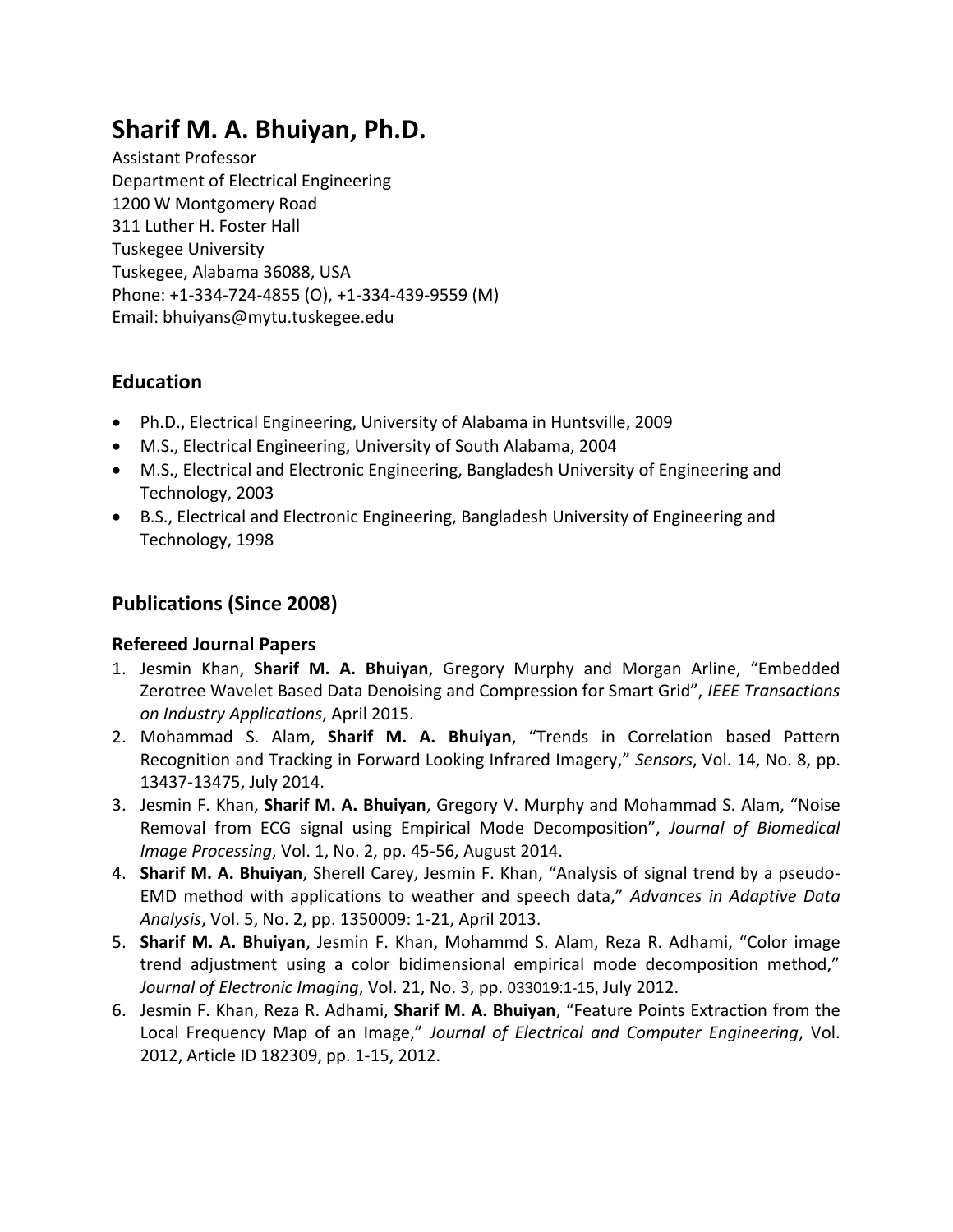- 7. Jesmin F. Khan, **Sharif M. A. Bhuiyan**, Reza R. Adhami, "Image segmentation and shape analysis for road sign detection," *IEEE Transactions on Intelligent Transportation Systems*, Vol. 12, No. 1, pp. 83-96, March 2011.
- 8. **Sharif M. A. Bhuiyan**, Jesmin F. Khan, Reza R. Adhami, "A novel approach of edge detection via a fast and adaptive bidimensional empirical mode decomposition method," *Advances in Adaptive Data Analysis*, Vol. 2, No. 2, pp. 171-192, April 2010.
- 9. **Sharif M. A. Bhuiyan**, Nii O. Attoh-Okine, Kenneth E. Barner, Albert Y. Ayenu-Prah, Reza R. Adhami, "Bidimensional empirical mode decomposition using various interpolation techniques," *Advances in Adaptive Data Analysis*, Vol. 1, No. 2, pp. 309-338, April 2009.
- 10. Jesmin F. Khan, Mohammad S. Alam and **Sharif M. A. Bhuiyan**, "Automatic Target Detection in FLIR Imagery via Probabilistic Neural Networks," *Applied Optics*, Vol. 48, No. 3, pp. 464- 476, 2009.
- 11. Jesmin F. Khan, Reza R. Adhami and **Sharif M. A. Bhuiyan**, "A Customized Gabor Filter for Unsupervised Color Image Segmentation," *Image and Vision Computing*, Vol. 27, No. 4, pp. 489-501, March 2009.
- 12. **Sharif M. A. Bhuiyan**, Reza R. Adhami, Jesmin F. Khan, "Fast and adaptive bidimensional empirical mode decomposition using order-statistics filter based envelope estimation," *EURASIP Journal on Advances in Signal Processing*, Vol. 2008, Special Issue on the Empirical Mode Decomposition and the Hilbert-Huang Transform, Article ID 728356, pp. 1-18, 2008.

#### **Referred Conference Papers (International)**

- 1. Jesmin F. Khan, **Sharif M. A. Bhuiyan**, and Gregory Murphy, "Noise Removal from Power System Signals," *Proc. of 40th Annual Conference of IEEE Industrial Electronics Society (IECON 2014)*, (Dallas, Texas, USA, October 29 – November 01, 2014).
- 2. Jesmin F. Khan, **Sharif M. A. Bhuiyan**, Gregory Murphy and Jonathan Williams, " PMU Data Analysis in Smart Grid using WPD," *Proc. of 40th Annual Conference of IEEE Industrial Electronics Society (IECON 2014)*, (Dallas, Texas, USA, October 29 – November 01, 2014).
- 3. **Sharif M. A. Bhuiyan**, Jesmin F. Khan, Mohammad S. Alam, "Power enhanced extended maximum average correlation height filter for target detection," *Proc. of IEEE SoutheastCon 2014*, (Lexington, Kentucky, USA, March 13-16, 2014)
- 4. Jesmin F. Khan, **Sharif M. A. Bhuiyan**, Gregory Murphy and Morgan Arline, "Embedded Zerotree Wavelet Based Data Compression for Smart Grid", *Proc. of IEEE IAS Annual Meeting* 2013, (Orlando, Florida, USA, October 6-11, 2013).
- 5. **Sharif M. A. Bhuiyan**, Sherell Carey, Jesmin F. Khan, "Trend Analysis of Sea Surface Temperature and Sea Level Pressure Employing a Pseudo-EMD method," Proc. of *IEEE SoutheastCon 2013*, (Jacksonville, Florida, USA, April 04-08, 2013).
- 6. Jesmin F. Khan, **Sharif M. A. Bhuiyan**, and Mohammd S. Alam, "Spectral unmixing of hyperspectral data for oil spill detection," *Proc. of SPIE*, (Optical Engineering and Applications 2012: Optics and Photonics for Information Processing VI), Vol. 8498, 2012, (San Diego, California, USA, August 2012).
- 7. **Sharif M. A. Bhuiyan**, Jesmin F. Khan and Mohammad S. Alam, "Spatial domain sharpening of color image employing bidmensional empirical mode decomposition," *Proc. of SPIE* (Defense, Security and Sensing 2012: Optical Pattern Recognition XXIII), Vol. 8398, 2012, (Baltimore, Maryland, USA, April 2012).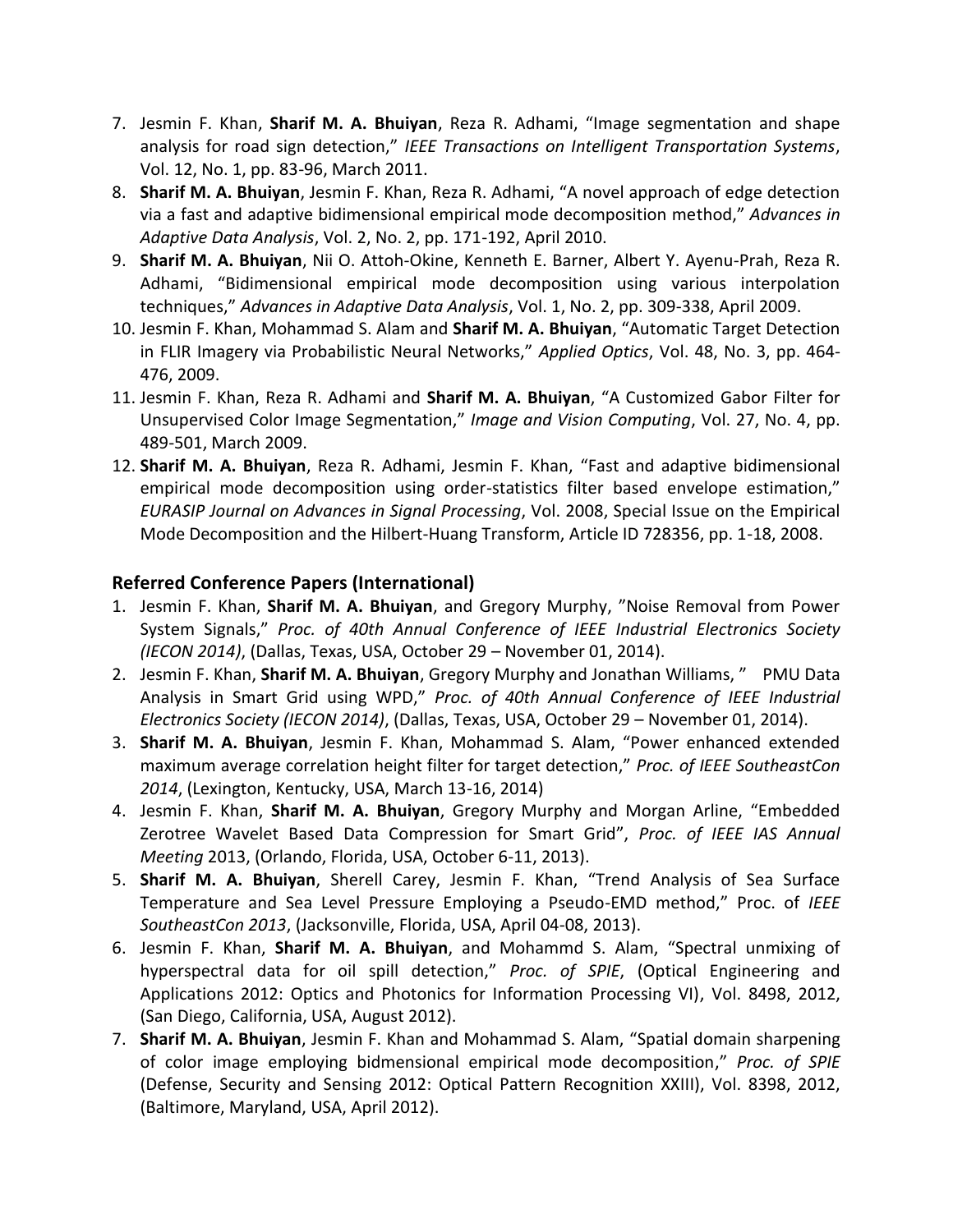- 8. Paheding Sidike, Jesmin F. Khan, Mohammad S. Alam, Ravi Gollapalli, **Sharif M. A. Bhuiyan**, "Efficient classification of multispectral imagery for oil spill detection," *Proc. of International Conference on Advances in Electrical Engineering* (ICAEE, 2011), (December 2011, Dhaka, Bangladesh)
- 9. Jesmin. F. Khan, **Sharif M. A. Bhuiyan**, "Evaluation of the Number of Segments using Weighted Entropy," *Proc. of 2011 Joint IEEE Conference on Industrial Technology (ICIT) & 43rd Southeastern Symposium on System Theory (SSST)*, (Auburn, Alabama, USA, March 2011).
- 10. Jesmin. F. Khan, **Sharif M. A. Bhuiyan**, Kazi M. Rahman, "Voltage Enhancement of A Twophase Inverter Using SVPWM," *Proc. of 2011 Joint IEEE Conference on Industrial Technology (ICIT) & 43rd Southeastern Symposium on System Theory (SSST), (Auburn, Alabama, USA, March 2011)*.
- 11. Jesmin F. Khan, **Sharif M. A. Bhuiyan**, Gregory V. Murphy, Mohammad S. Alam, "Empirical mode decomposition of the ECG signal for noise removal," *Proc. of SPIE* (Defense, Security and Sensing: Optical Pattern Recognition XXII), Vol. 8055, 2011, (Orlando, Florida, USA, April 2011).
- 12. **Sharif M. A. Bhuiyan,** Jesmin F. Khan, Reza R. Adhami, "A bidimensional empirical mode decomposition method for color image processing," *Proc. of 2010 IEEE Workshop on Signal Processing Systems (SiPS)*, pp. 272-277, (October 2010, San Francisco, California, USA).
- 13. **Sharif M. A. Bhuiyan**, Jesmin F. Khan, Mohammad S. Alam, "Trend adjustment in color images using bi-dimensional empirical mode decomposition," *Proc. of SPIE*, Vol. 7696, pp. 76961R:1-12, (*SPIE Defense, Security, and Sensing*; Optical Pattern Recognition XXI), (Orlando, Florida, USA, April 2010).
- 14. Jesmin F. Khan, **Sharif M. A. Bhuiyan**, Reza R. Adhami, "Empirical mode decomposition based interest points for road sign detection," *Proc. of 2010 IEEE Workshop on Signal Processing Systems (SiPS)*, pp. 278-283, (October 2010, San Francisco, California, USA).
- 15. **Sharif M. A. Bhuiyan,** Jesmin F. Khan, Nii O. Attoh-Okine, Reza R. Adhami, "Study of Bidimensional Empirical Mode Decomposition Method for Various Radial Basis Function Surface Interpolators," *Proc. of Eighth IEEE International Conference on Machine Learning and Applications (ICMLA 2009)*, pp. 18-24, 2009, (Miami, Florida, USA, December 2009).
- 16. Jesmin F. Khan, **Sharif M. A. Bhuiyan**, Reza R. Adhami, "Distortion invariant road sign detection," *Proc. of 2009 IEEE International Conference on Image Processing (ICIP 2009)*, pp. 841-844, 2009, (Cairo, Egypt, November 2009).
- 17. Jesmin F. Khan, Reza R. Adhami, **Sharif M. A. Bhuiyan**, "Image segmentation based road sign detection," *Proc. of IEEE SoutheastCon 2009*, pp. 24-29, 2009, (Atlanta, Georgia, March 2009).
- 18. **Sharif M. A. Bhuiyan**, Reza R. Adhami, Jesmin F. Khan, "Edge detection via a fast and adaptive bidimensional empirical mode decomposition," *Proc. of 2008 IEEE International Workshop on Machine Learning for Signal Processing*, pp. 199-204, 2008 (Cancun, Mexico, October 2008).
- 19. **Sharif M. A. Bhuiyan**, Reza R. Adhami, Jesmin F. Khan, "A novel approach of fast and adaptive bidimensional empirical mode decomposition," *Proc. of 2008 IEEE International Conference on Acoustics, Speech and Signal processing (ICASSP),* pp. 1313-1316, 2008 (Las Vegas, Nevada, USA, March-April 2008).